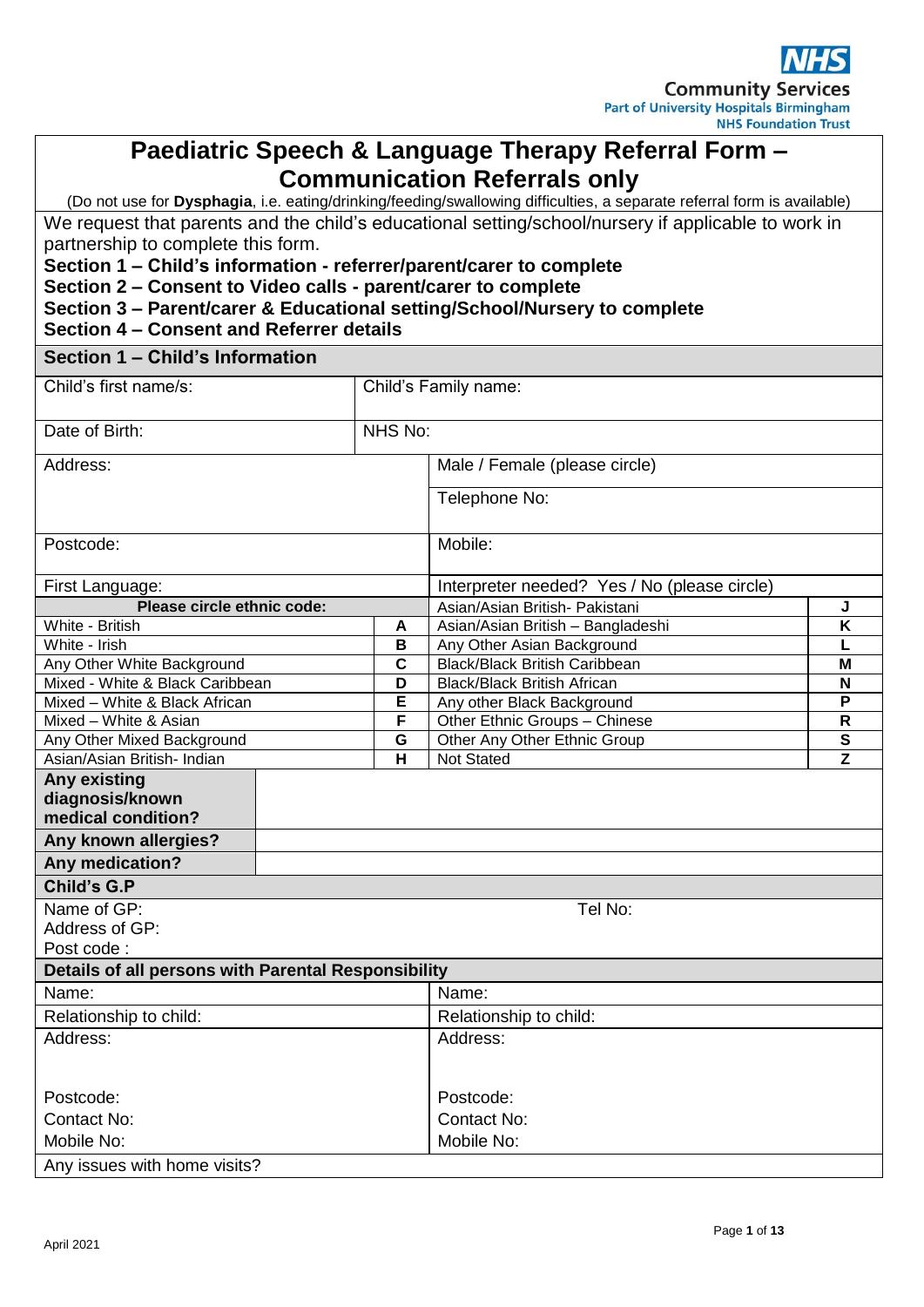# **Details of other children/young people in the family**

Names of children in family **Dates of birth:** Dates of birth:

| <b>Name</b>                         | <b>Address</b>                                                                                                                           | <b>Telephone</b> | <b>Contact Person</b><br>and email address                                                                         |
|-------------------------------------|------------------------------------------------------------------------------------------------------------------------------------------|------------------|--------------------------------------------------------------------------------------------------------------------|
|                                     |                                                                                                                                          | Name of Teacher: |                                                                                                                    |
| Year Group:<br>When do they attend? |                                                                                                                                          |                  |                                                                                                                    |
|                                     | How do you feel your child is getting on here?                                                                                           |                  |                                                                                                                    |
|                                     | Is the child achieving within the expected range across the curriculum? Yes/No                                                           |                  |                                                                                                                    |
|                                     | If No please give details:                                                                                                               |                  |                                                                                                                    |
|                                     | Is the child receiving any extra help at school?<br>Is your child on the Special Educational Needs & Disability (SEND) Code of Practice? |                  | Please also send us any other information that you feel is relevant (e.g. IEPs, reports, child's drawing/writing). |

| been given. |                    |                        |                                  |  |
|-------------|--------------------|------------------------|----------------------------------|--|
| <b>Name</b> | <b>Role/Agency</b> | <b>Contact Details</b> | <b>Reason for</b><br>involvement |  |
|             |                    |                        |                                  |  |
|             |                    |                        |                                  |  |
|             |                    |                        |                                  |  |
|             |                    |                        |                                  |  |

| <b>Legal Care Status</b>                           |                                                   |
|----------------------------------------------------|---------------------------------------------------|
| Is the child/young person adopted?                 | Is the child/young person looked after?           |
| Yes / No                                           | Yes / No                                          |
|                                                    | <b>Placing authority:</b>                         |
| Placing authority:                                 | Interim Care Order / Care Order / Section 20 /    |
|                                                    | Placement Order / Other:                          |
| Date of Adoption Order:                            | Were the Foster Carers approved by Solihull?      |
|                                                    | Yes / No                                          |
|                                                    | If no, by whom?                                   |
| <b>Allocated Social Worker</b>                     | Social Work Team                                  |
|                                                    |                                                   |
| Email & contact number                             | Foster Carers' Link Worker & Contact Number       |
|                                                    |                                                   |
| Is this child on a child protection plan? Yes / No | Is this child entitled to NHS treatment? Yes / No |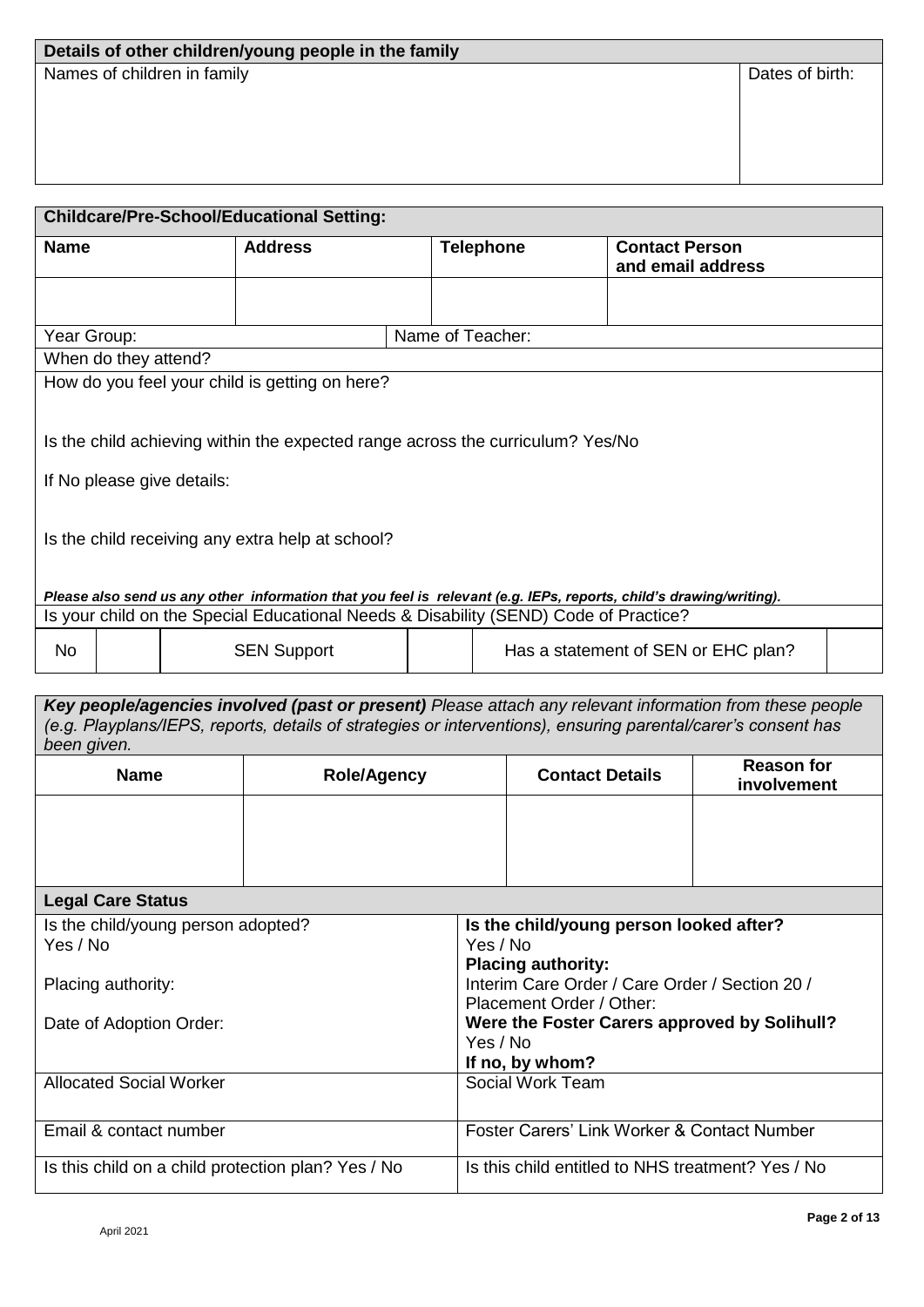#### **PLEASE NOTE BELOW, THE RESOURCES YOU HAVE ACCESSED FROM THE WEBSITE AND HOW THEY HAVE HELPED YOUR CHILD - [https://childrenscommunitytherapies.uhb.nhs.uk/speech-and](https://childrenscommunitytherapies.uhb.nhs.uk/speech-and-language-therapy/)[language-therapy/](https://childrenscommunitytherapies.uhb.nhs.uk/speech-and-language-therapy/)**

#### **Reason for Referral;**

Paediatric Speech & Language Therapy Service will see children where there are concerns about communication and fall into the following category:

- Children with 2 year funding from Solihull council in Solihull early years settings
- Children aged between 0-18 years who have a Solihull GP.
- Children up to 19 years of age if they are in full-time education within a Solihull special school

| <b>AREA OF</b><br><b>CONCERN</b>                                  | PLEASE ONLY COMMENT ON AREAS OF CONCERN, GIVE AS MUCH<br><b>INFORMATION AS POSSIBLE. PLEASE ENCLOSE REQUESTED DOCUMENTS</b><br>AND COPIES OF ANY OTHER USEFUL INFORMATION (e.g. reports, IEPs or<br>alternative screening tool) |
|-------------------------------------------------------------------|---------------------------------------------------------------------------------------------------------------------------------------------------------------------------------------------------------------------------------|
| Early Years (2-Year-<br><b>Funded Nursery</b><br>Placements only) | Include EYFS profile, EY setting questionnaire                                                                                                                                                                                  |
| Understanding of<br>spoken language                               | Include ASQ3/EYFS/National Curriculum/Language Link profile                                                                                                                                                                     |
| Spoken language                                                   | Include ASQ3/EYFS/National Curriculum/Language Link profile                                                                                                                                                                     |
| Speech sounds                                                     | Include ASQ3/EYFS/National Curriculum/Language Link profile                                                                                                                                                                     |
| Social Interaction                                                | Include ASQ3/EYFS/National Curriculum/Language Link profile                                                                                                                                                                     |
| Fluency                                                           | Include ASQ3/EYFS/National Curriculum/Language Link profile                                                                                                                                                                     |
| Voice                                                             | Include ASQ3/EYFS/National Curriculum/Language Link profile                                                                                                                                                                     |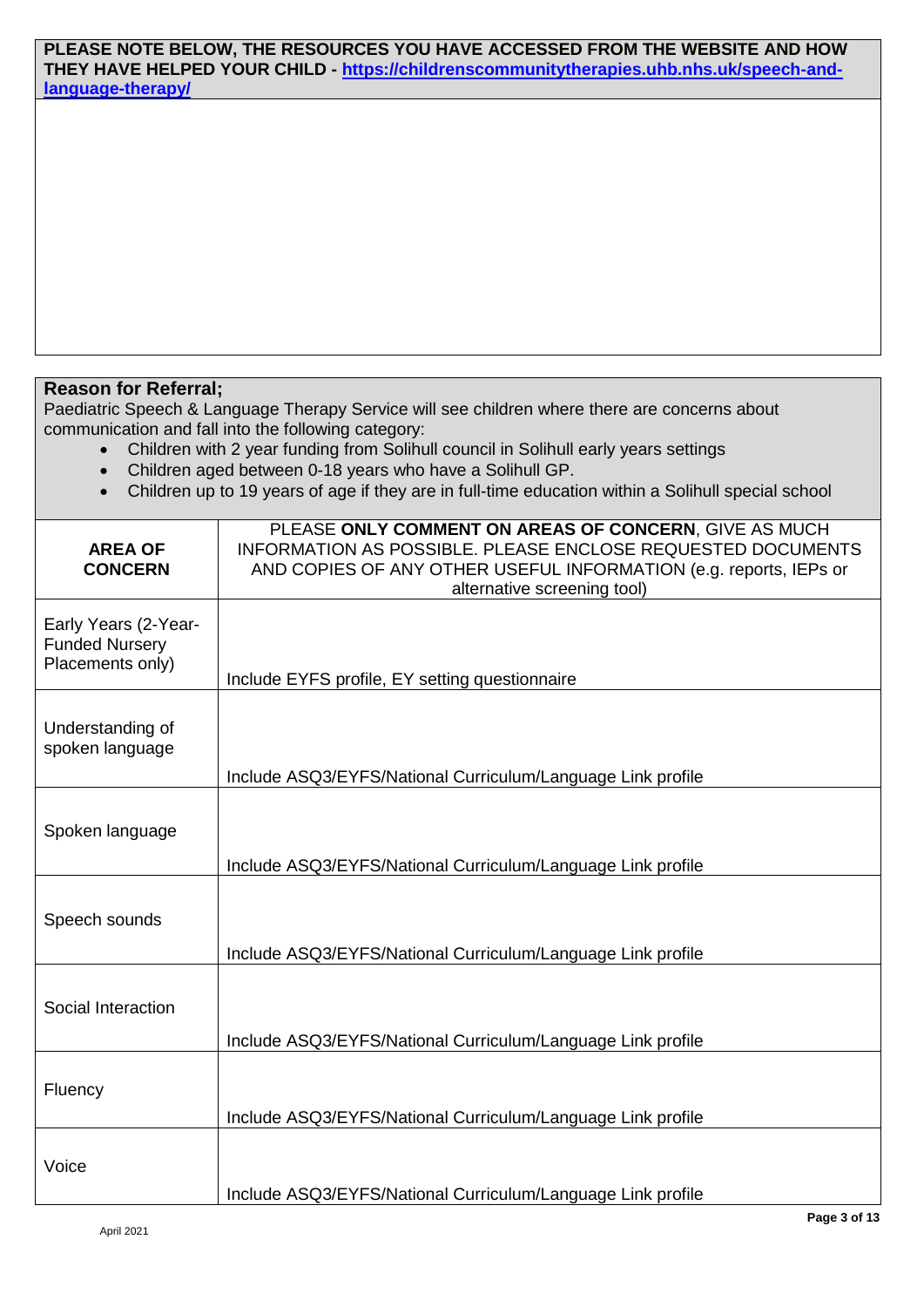#### **CONSENT FOR VIDEO CONSULTATIONS – for Parent/Carer to complete**

Due to current circumstances surrounding COVID 19 and social distancing guidelines, we are at present adopting a 'virtual first' approach (i.e. not face to face appointments). This will likely involve video consultation/s for at least some of your child's speech and language therapy (SLT) appointment/s and, depending on your child's needs, may include:

- SLT video appointments with you (parent/carer) only
- SLT video appointments with you (parent/carer) and the child
- SLT video appointments with you (parent/carer) and a member of staff from your child's nursery/school, with or without the child present
- SLT video appointments with your child's school/nursery only
- SLT video appointment with your child's school/nursery and the child
- You or education staff showing the SLT pre-recorded footage of your child over the video call
- Group video sessions with other parents/carers and/or education staff, where everyone can share their experience and receive support. Access to these sessions will be controlled to prevent people joining that shouldn't. On these calls you are invited but are not obliged to provide details of your child's communication strengths/needs.

NB: For video calls that take place in education settings; whilst we endeavour to conduct video calls in a private room, we are not in control of the education staff's environment and therefore it is possible that discussions may be overheard by others in the nursery or school setting who are in the background vicinity of the call.

#### **If you consent for video calls taking place then please follow the instructions below and be aware that should you wish to withdraw this consent in future then please contact us directly to do so.**

Please provide your email address so that we can send your child's video appointment invitation to you, including the link for you to click on to access the video call.

**Please note, if you do not provide your email address, we can only offer telephone calls.** 

**Email address: ………………………………………………………………………………………………….**

Please provide your child's nursery/ school name (so that we can send the invitation directly to them) and the days and times your child attends their nursery/school.

**Child's nursery/school setting:……………………………………………......................................................**

**Times and Days they attend this setting:……………………………………………………………………….**

**We will assume you consent to your child, and on occasions pre-recorded footage of your child, being on video calls to us with yourself and/or your child's nursery/school also present on the call (i.e. this may sometimes be both parent/carer and education staff present and sometimes just the parent/carer and child without education staff, and sometimes just the child and education staff without the parent/carer).**

**We will assume this consent remains indefinitely unless you inform us otherwise.**

**We will also assume that you are happy for us to send the video link to the email addresses you have provided, and that if these email addresses change you will notify us of this.**

Please include details of any of the above you do not consent to: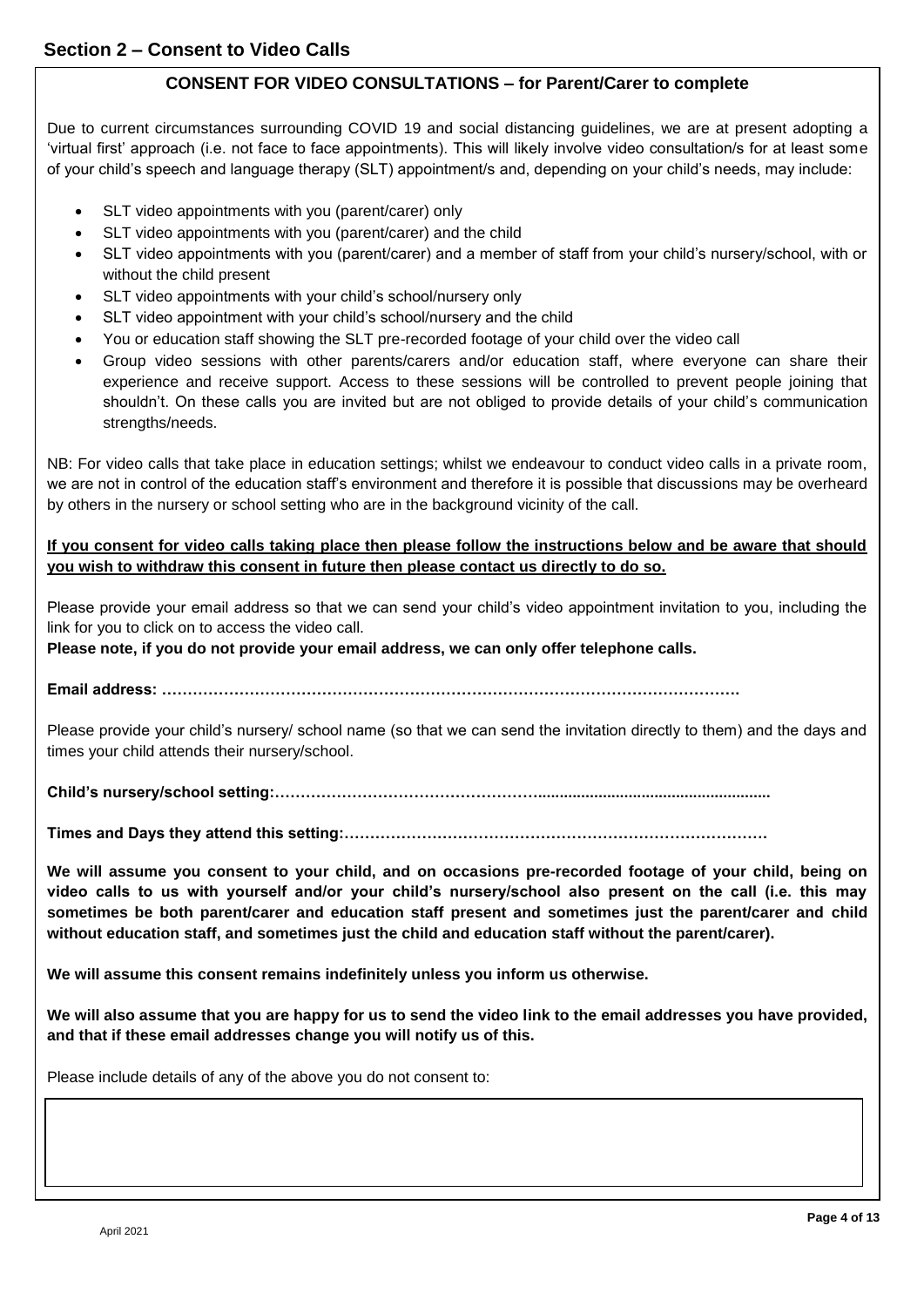**Section 3 – PARENT/CARER & NURSERY OR SCHOOL SETTING QUESTIONNAIRE (for parents/carers & nursery or school setting staff to complete)** Listed below are areas in which Speech & Language Therapy may be able to help. Please write 'yes,' 'no' or 'sometimes' in the RESPONSE' box, and feel free to add additional information in the comments box at the end (noting the corresponding question number). **NATURE OF DIFFICULTY PARENT/CARER RESPONSE NURSERY OR SCHOOL SETTING RESPONSE ATTENTION** 1. Does the child focus their attention very briefly? 2. Can the child engage in an adult-led activity of interest to them? **UNDERSTANDING LANGUAGE** 3. Does the child understand familiar routines and words? 4. Does the child follow long or unusual instructions? e.g. Put your book on your head? 5. Does the child often repeat things you've said but struggle to follow the instruction? 6. Does the child give the wrong answer to a question? (although it may be linked) e.g. What is your sister's name? My name is Sophie **SPOKEN LANGUAGE** 7. How many words do you think the child says? 8. Does the child often use the wrong word when talking? 9. Does the child have difficulty constructing sentences? 10. Does the child have difficulty remembering new words? **SPEECH SOUNDS** 11. Can you understand what the child is saying? 12. Can unfamiliar people understand what the child is saying? 13. Does the child use one sound instead of another in words? e.g. 't' instead of 'k/c' 14. Does the child jumble up the sounds in words or only use a few sounds when talking? 15. Does the child say some words differently every time they say them?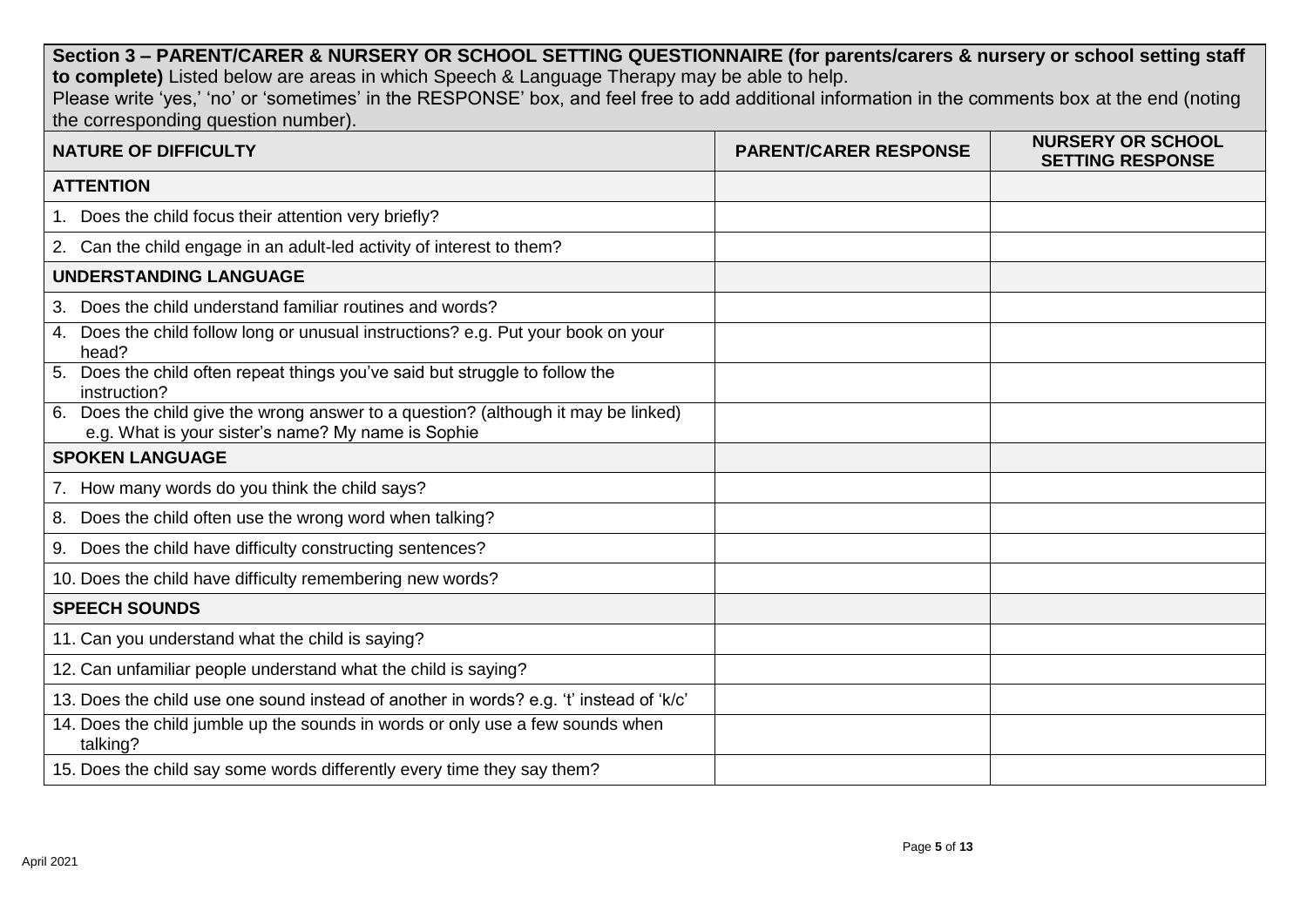| <b>NATURE OF DIFFICULTY</b>                                                                                                                          | <b>PARENT/CARER RESPONSE</b> | <b>NURSERY OR SCHOOL</b><br><b>SETTING RESPONSE</b> |
|------------------------------------------------------------------------------------------------------------------------------------------------------|------------------------------|-----------------------------------------------------|
| <b>FLUENCY</b>                                                                                                                                       |                              |                                                     |
| 16. Does the child repeat words/sounds/phrases or appear to get stuck when talking?                                                                  |                              |                                                     |
| 17. Does the child appear tense or frustrated when talking?                                                                                          |                              |                                                     |
| <b>PLAY AND INTERACTION</b>                                                                                                                          |                              |                                                     |
| 18. Does the child prefer to play on their own and struggle to share toys with their<br>peers?                                                       |                              |                                                     |
| 19. Please give examples of toys the child likes to play with?                                                                                       |                              |                                                     |
| <b>SOCIAL COMMUNICATION</b>                                                                                                                          |                              |                                                     |
| 20. Does the child have difficulties taking turns or using eye contact?                                                                              |                              |                                                     |
| 21. Does the child make irrelevant comments?                                                                                                         |                              |                                                     |
| 22. Does the child interrupt or change the topic of the conversation?                                                                                |                              |                                                     |
| 23. Does the child use inappropriate volume, intonation or voice?                                                                                    |                              |                                                     |
| 24. Does the child laugh at the wrong time?                                                                                                          |                              |                                                     |
| 25. Does the child talk the adult role?                                                                                                              |                              |                                                     |
| <b>GENERAL DEVELOPMENT</b>                                                                                                                           |                              |                                                     |
| 26. Do you have any concerns about the child's general development (other than their<br>communication skills)?                                       |                              |                                                     |
| 27. Has the child's Health Visitor / School reported any concerns about your child's<br>general development (other than their communication skills)? |                              |                                                     |
| 28. Does the child use a dummy/bottle?                                                                                                               |                              |                                                     |
| 29. Do you have any worries about the child's hearing? When was their hearing last<br>tested?                                                        |                              |                                                     |
| <b>MOTOR SKILLS</b>                                                                                                                                  |                              |                                                     |
| 30. Is the child able to move around as appropriate for their age (e.g. crawling,<br>walking)                                                        |                              |                                                     |
| 31. Is the child able to dress themselves as appropriate for their age?                                                                              |                              |                                                     |
| 32. Can the child use fine motor skills as appropriate for their age? (e.g. hold/use<br>cutlery)                                                     |                              |                                                     |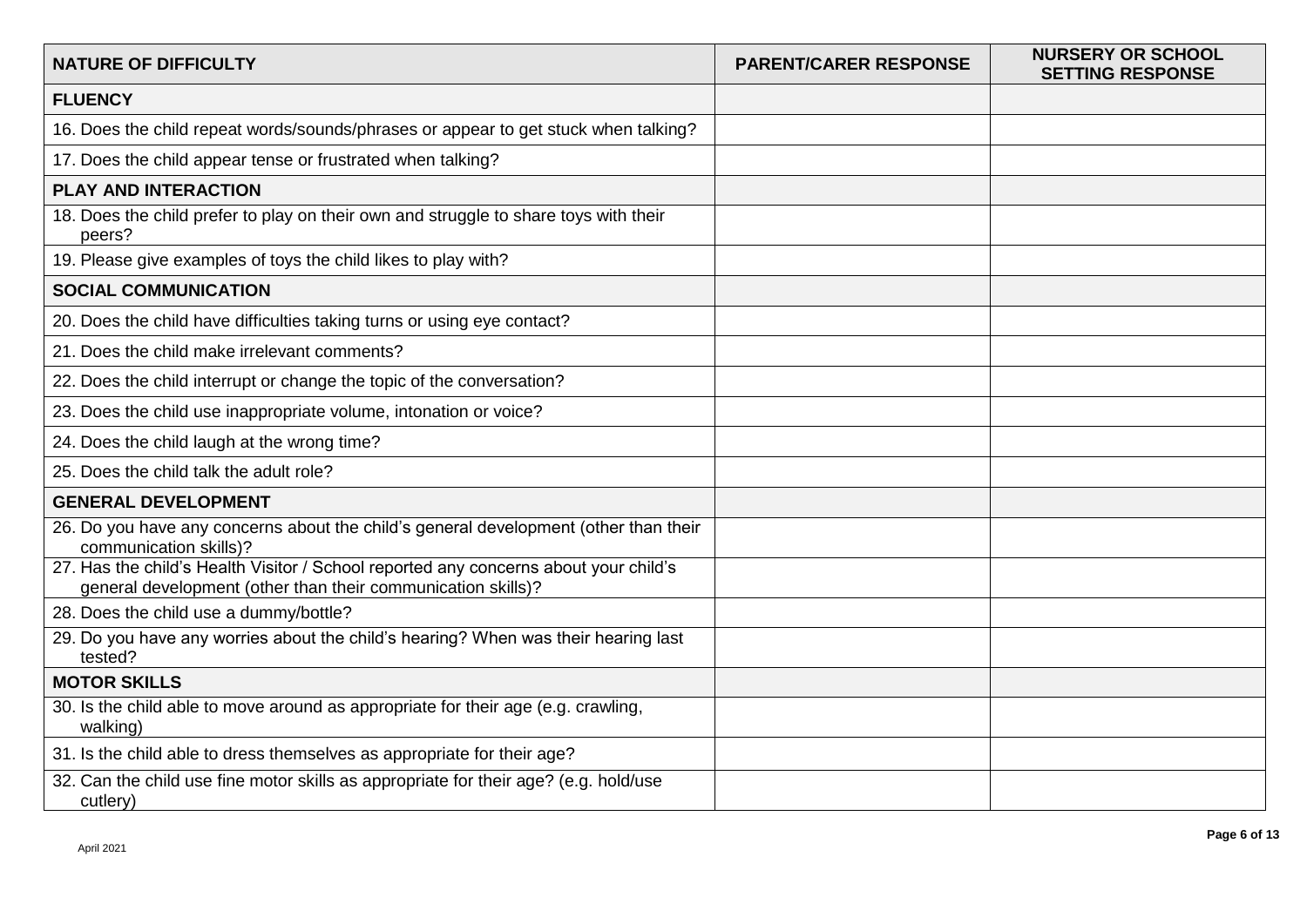| <b>NATURE OF DIFFICULTY</b>                                                                                                     | <b>PARENT/CARER RESPONSE</b> | <b>NURSERY OR SCHOOL</b><br><b>SETTING RESPONSE</b> |
|---------------------------------------------------------------------------------------------------------------------------------|------------------------------|-----------------------------------------------------|
| <b>TOILETING</b>                                                                                                                |                              |                                                     |
| 33. Is the child toilet trained as appropriate for their age?                                                                   |                              |                                                     |
| <b>BIRTH DETAILS</b>                                                                                                            |                              |                                                     |
| 34. Was the child born full term?                                                                                               |                              |                                                     |
| 35. Were there any complications at birth?                                                                                      |                              |                                                     |
| <b>FAMILY HISTORY</b>                                                                                                           |                              |                                                     |
| 36. Is there a family history of any speech, language, communication, hearing or<br>learning difficulties? Please give details. |                              |                                                     |
| ADDITIONAL COMMENTS THAT WILL SUPPORT THIS REFERRAL                                                                             |                              |                                                     |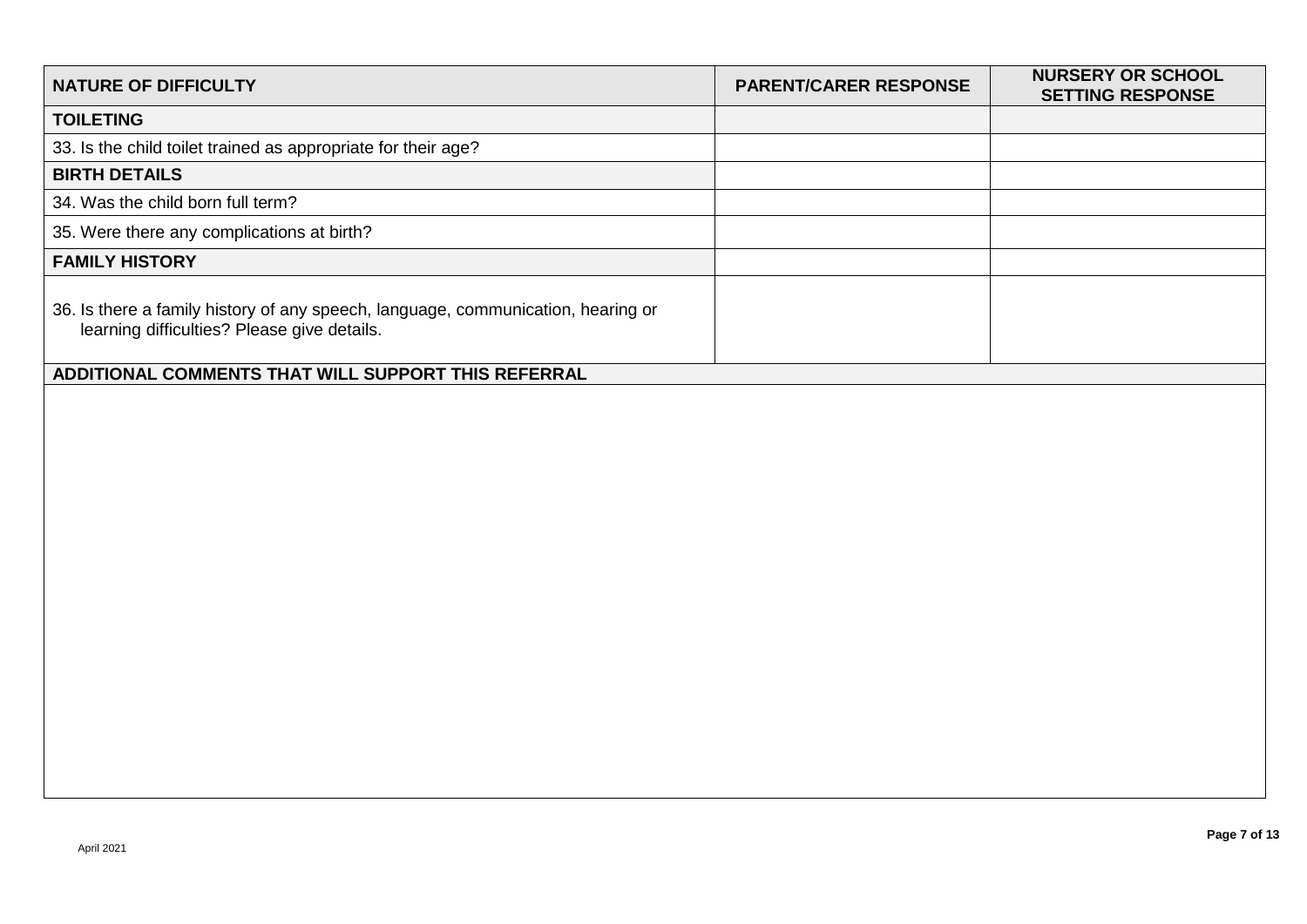| <b>FUNCTIONAL COMMIUNICATION</b>                                                                                       | <b>Parent / Carer Comments</b> | <b>Nursery or School setting Comments</b> |
|------------------------------------------------------------------------------------------------------------------------|--------------------------------|-------------------------------------------|
| HOW does the child communicate?                                                                                        |                                |                                           |
| (Tick / circle those that apply) E.g. they may use:                                                                    |                                |                                           |
| - the spoken word                                                                                                      |                                |                                           |
| - sentences                                                                                                            |                                |                                           |
| - gesture, pointing, taking you by the hand                                                                            |                                |                                           |
| - signs e.g. Makaton                                                                                                   |                                |                                           |
| - eye gaze, eye contact                                                                                                |                                |                                           |
| - symbols (please specify, e.g. PECS, PODD,<br>communication book / boards etc)                                        |                                |                                           |
| - electronic communication aids e.g. voice output devices,<br>switches                                                 |                                |                                           |
| <b>WHY does the child communicate?</b>                                                                                 |                                |                                           |
| (Tick / circle those that apply) e.g. this might be:                                                                   |                                |                                           |
| - to gain attention                                                                                                    |                                |                                           |
| - to give greetings                                                                                                    |                                |                                           |
| - to express wants / needs (to request)                                                                                |                                |                                           |
| - to ask questions                                                                                                     |                                |                                           |
| - to comment / express opinions (including likes / dislikes)                                                           |                                |                                           |
| - to protest / refuse                                                                                                  |                                |                                           |
| - to play with others                                                                                                  |                                |                                           |
| Does the child <i>initiate</i> communication? Or do they tend to<br>rely on answering or copying what you say to them? |                                |                                           |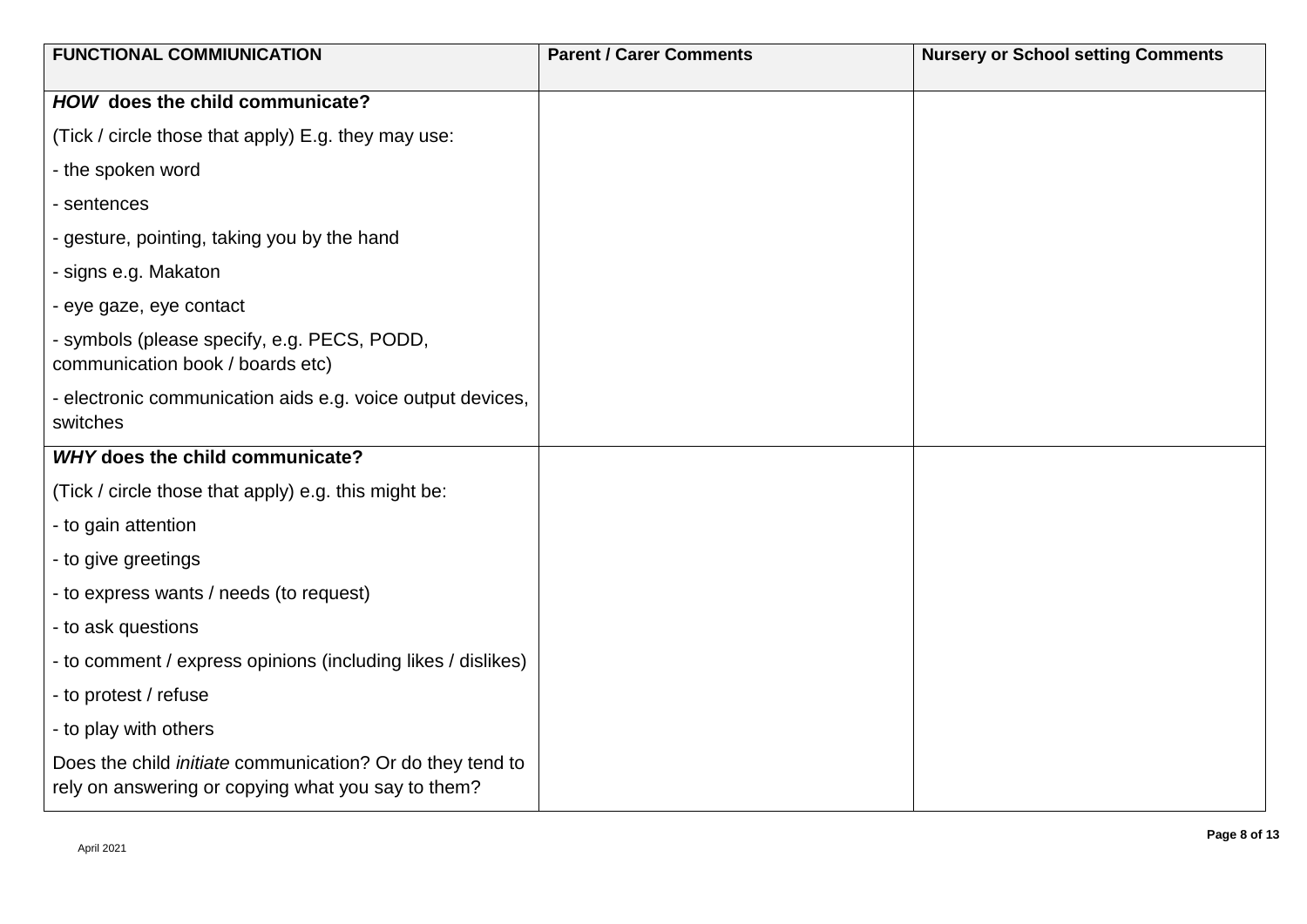| <b>FUNCTIONAL COMMIUNICATION</b>                                                                                 | <b>Parent / Carer Comments</b> | <b>Nursery or School setting Comments</b> |
|------------------------------------------------------------------------------------------------------------------|--------------------------------|-------------------------------------------|
| WHERE / WHEN / WITH WHOM do they<br>communicate? e.g.                                                            |                                |                                           |
| - at home / at the shops                                                                                         |                                |                                           |
| - when happy / sad / tired / excited                                                                             |                                |                                           |
| - with teacher / other children / Mum / siblings / pets etc                                                      |                                |                                           |
| Are there any places / times / people where they<br>specifically don't communicate?                              |                                |                                           |
| What strategies are you already using to support the<br>child's communication?                                   |                                |                                           |
| Please provide a copy of the school's personal learning<br>plans for this child.                                 |                                |                                           |
|                                                                                                                  |                                |                                           |
| Has the child been seen by a SLT before? If so:                                                                  |                                |                                           |
| When?<br>$\overline{\phantom{a}}$                                                                                |                                |                                           |
| What did they advise?<br>$\overline{\phantom{a}}$                                                                |                                |                                           |
| What, if any, progress has the child made with their<br>$\overline{a}$<br>targets?                               |                                |                                           |
| Please provide any current / most recent target sheets /<br>advice given from SLT if they have been seen before. |                                |                                           |
|                                                                                                                  |                                |                                           |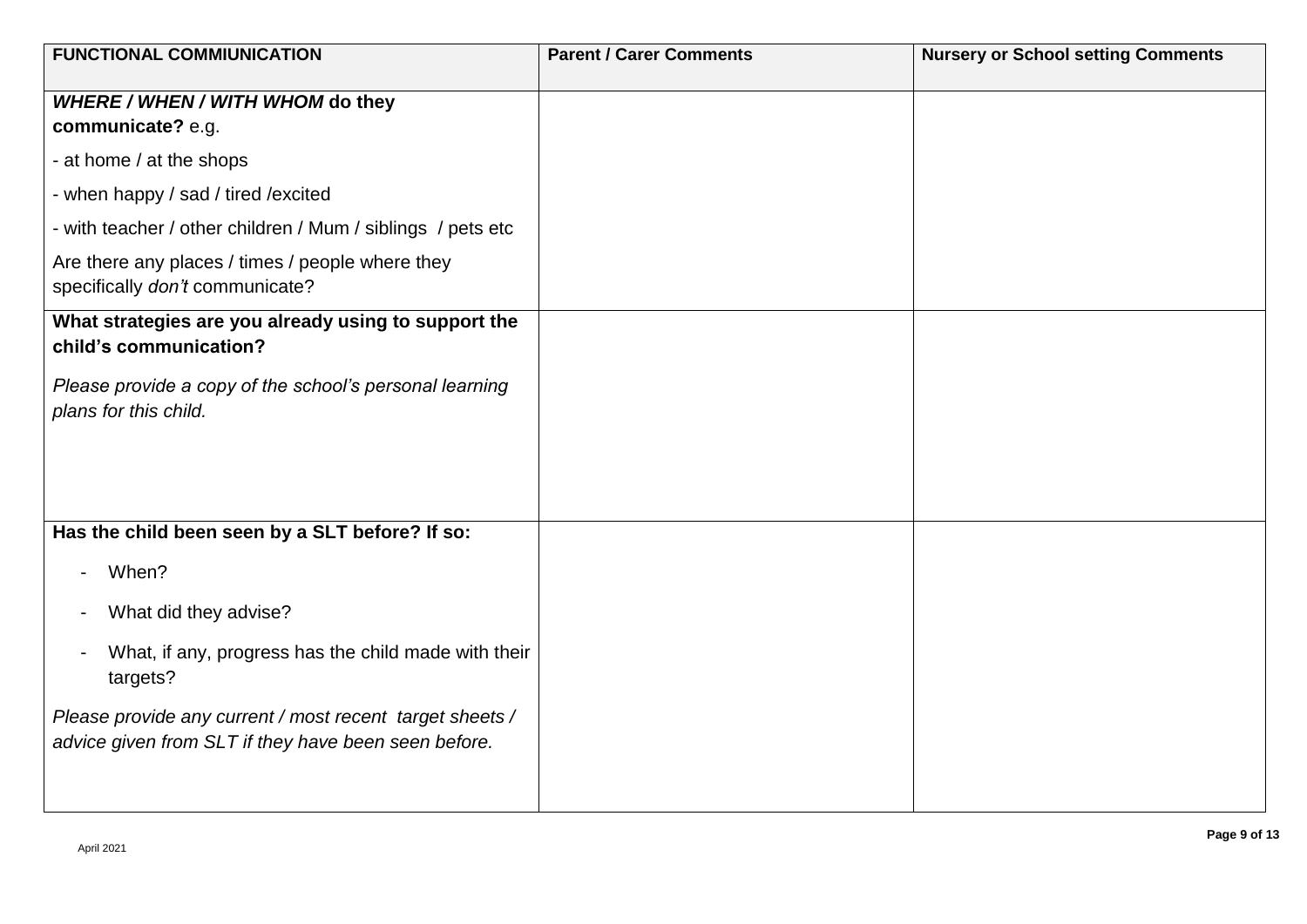| <b>FUNCTIONAL COMMIUNICATION</b>                                                         | <b>Parent / Carer Comments</b> | <b>Nursery or School setting Comments</b> |
|------------------------------------------------------------------------------------------|--------------------------------|-------------------------------------------|
| Why do you feel the child needs a new SLT referral?                                      |                                |                                           |
|                                                                                          |                                |                                           |
| e.g. do you feel the strategies previously given are no                                  |                                |                                           |
| longer relevant / beneficial etc? Please explain.                                        |                                |                                           |
| Do you feel the child's communication difficulty is in                                   |                                |                                           |
| line with their general development for their age? E.g.                                  |                                |                                           |
| their play skills, social skills, and their awareness of                                 |                                |                                           |
| their surroundings?                                                                      |                                |                                           |
|                                                                                          |                                |                                           |
| Is there a mis-match between what the child can                                          |                                |                                           |
| understand and what they are able to express? (e.g.                                      |                                |                                           |
| can they understand more than they can express? Or                                       |                                |                                           |
| the other way round?)                                                                    |                                |                                           |
| Please describe your child's personality e.g.                                            |                                |                                           |
|                                                                                          |                                |                                           |
| 37. they exhibit challenging behaviours?                                                 |                                |                                           |
| 38. are they motivated to attend to adult-led directions?                                |                                |                                           |
|                                                                                          |                                |                                           |
| 39. do they display any particular behaviours such as<br>sensory seeking / avoidance etc |                                |                                           |
|                                                                                          |                                |                                           |
| How frequently do you feel the child's communication                                     |                                |                                           |
| difficulty impacts on their behaviour, and in what                                       |                                |                                           |
| ways?                                                                                    |                                |                                           |
|                                                                                          |                                |                                           |
|                                                                                          |                                |                                           |
|                                                                                          |                                |                                           |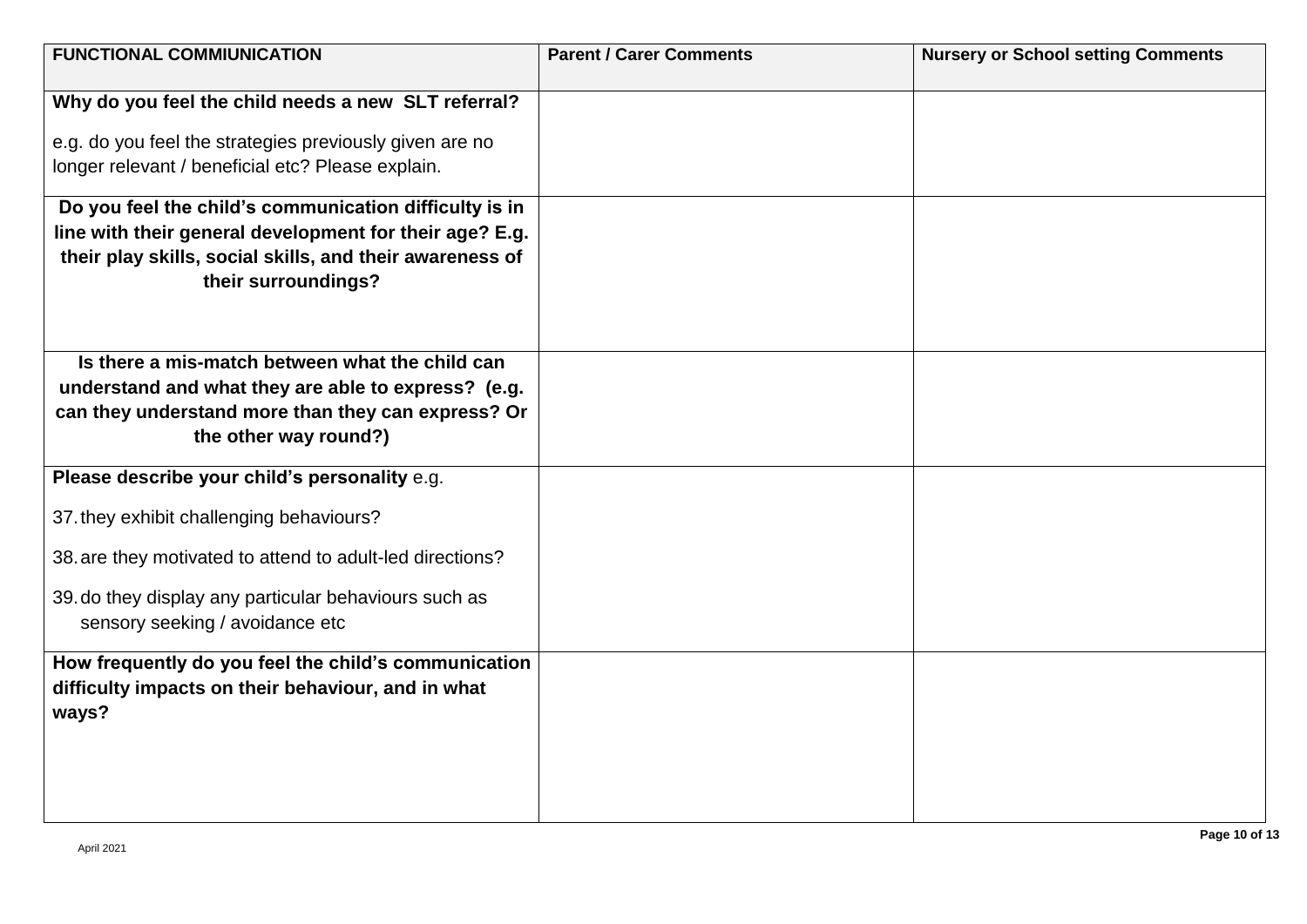| <b>FUNCTIONAL COMMIUNICATION</b>                                                                                        | <b>Parent / Carer Comments</b> | <b>Nursery or School setting Comments</b> |
|-------------------------------------------------------------------------------------------------------------------------|--------------------------------|-------------------------------------------|
| Do you feel the child is aware of and / or concerned                                                                    |                                |                                           |
| by their communication difficulty?                                                                                      |                                |                                           |
|                                                                                                                         |                                |                                           |
|                                                                                                                         |                                |                                           |
| Please state who is available to support this child's<br>communication targets and how often.                           |                                |                                           |
|                                                                                                                         |                                |                                           |
| Our Service provides assessment and advice with a view                                                                  |                                |                                           |
| to this being carried out by adults who see the child on a                                                              |                                |                                           |
| regular / daily basis (school staff and parents / carers at<br>home). It is only worth us providing advice if there are |                                |                                           |
| people available to carry it out.                                                                                       |                                |                                           |
|                                                                                                                         |                                |                                           |
| Please outline your main concerns and your hopes                                                                        |                                |                                           |
| for Speech and Language Therapy for this child.                                                                         |                                |                                           |
|                                                                                                                         |                                |                                           |
|                                                                                                                         |                                |                                           |
|                                                                                                                         |                                |                                           |
|                                                                                                                         |                                |                                           |
|                                                                                                                         |                                |                                           |
|                                                                                                                         |                                |                                           |
| Any other comments                                                                                                      |                                |                                           |
| (please continue on a separate sheet if required, and                                                                   |                                |                                           |
| attach to this form).                                                                                                   |                                |                                           |
|                                                                                                                         |                                |                                           |

**Name of staff member completing questionnaire:……………………………………………..** 

**Name of parent/carer completing questionnaire:……………………………………………..**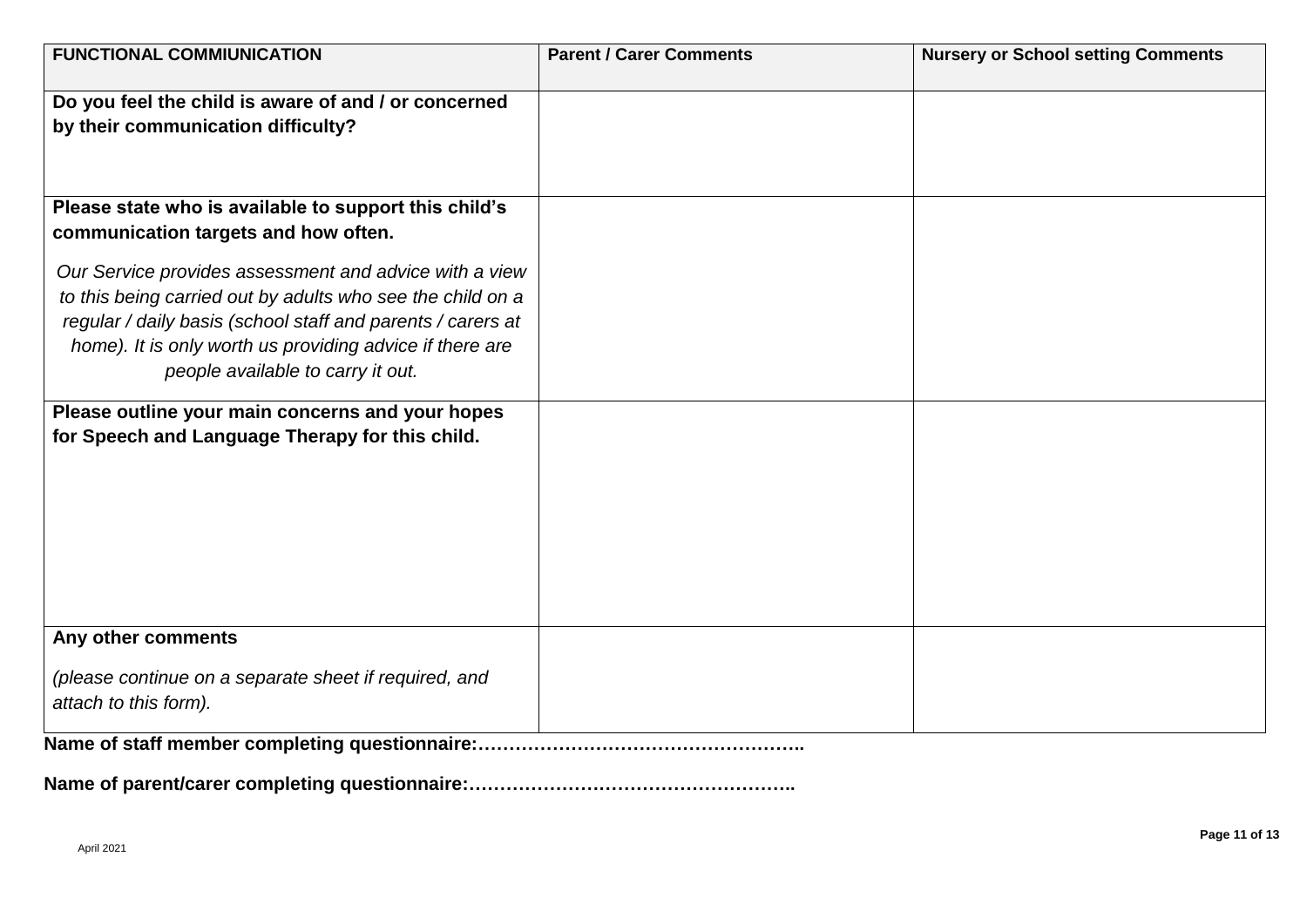### **OUTCOME MEASURES – FOR PARENTS/CARERS TO COMPLETE ONLY**

In order to help us to ensure we are providing as high quality a service as can be, please score your feelings on the following questions.

| <b>Outcome Measures</b>                                                                                                                                                                                                                                                  |                                                    |              |                |              |                |   |
|--------------------------------------------------------------------------------------------------------------------------------------------------------------------------------------------------------------------------------------------------------------------------|----------------------------------------------------|--------------|----------------|--------------|----------------|---|
|                                                                                                                                                                                                                                                                          | <b>Scoring</b><br>$0 - 5$ (extremely – not at all) |              |                |              |                |   |
| How concerned are you about your child's<br>communication?                                                                                                                                                                                                               | $\Omega$                                           | $\mathbf 1$  | $\overline{2}$ | $\mathbf{3}$ | 4              | 5 |
| Does your child struggle to communicate their<br>thoughts, wants and needs?<br>(For example - Can they ask for things like toys, drinks, food? Can<br>they express their feelings, let you know they are happy or not<br>happy? Can they reject things they don't like?) | $\Omega$                                           | $\mathbf 1$  |                | 2 3          | $\overline{4}$ | 5 |
| Is your child aware of difficulty communicating?<br>(For example - Do they get frustrated or upset?)                                                                                                                                                                     | $\Omega$                                           | $\mathbf 1$  |                | 2 3          | 4              | 5 |
| How confident do you feel in supporting your<br>child to communicate?                                                                                                                                                                                                    | $\Omega$                                           | $\mathbf{1}$ | 2 3            |              | 4              | 5 |
| I believe that the Speech and Language<br>Therapist is the best person to develop my<br>child's communication skills in everyday life.                                                                                                                                   | $\Omega$                                           | $\mathbf 1$  |                | 2 3          | $\overline{4}$ | 5 |